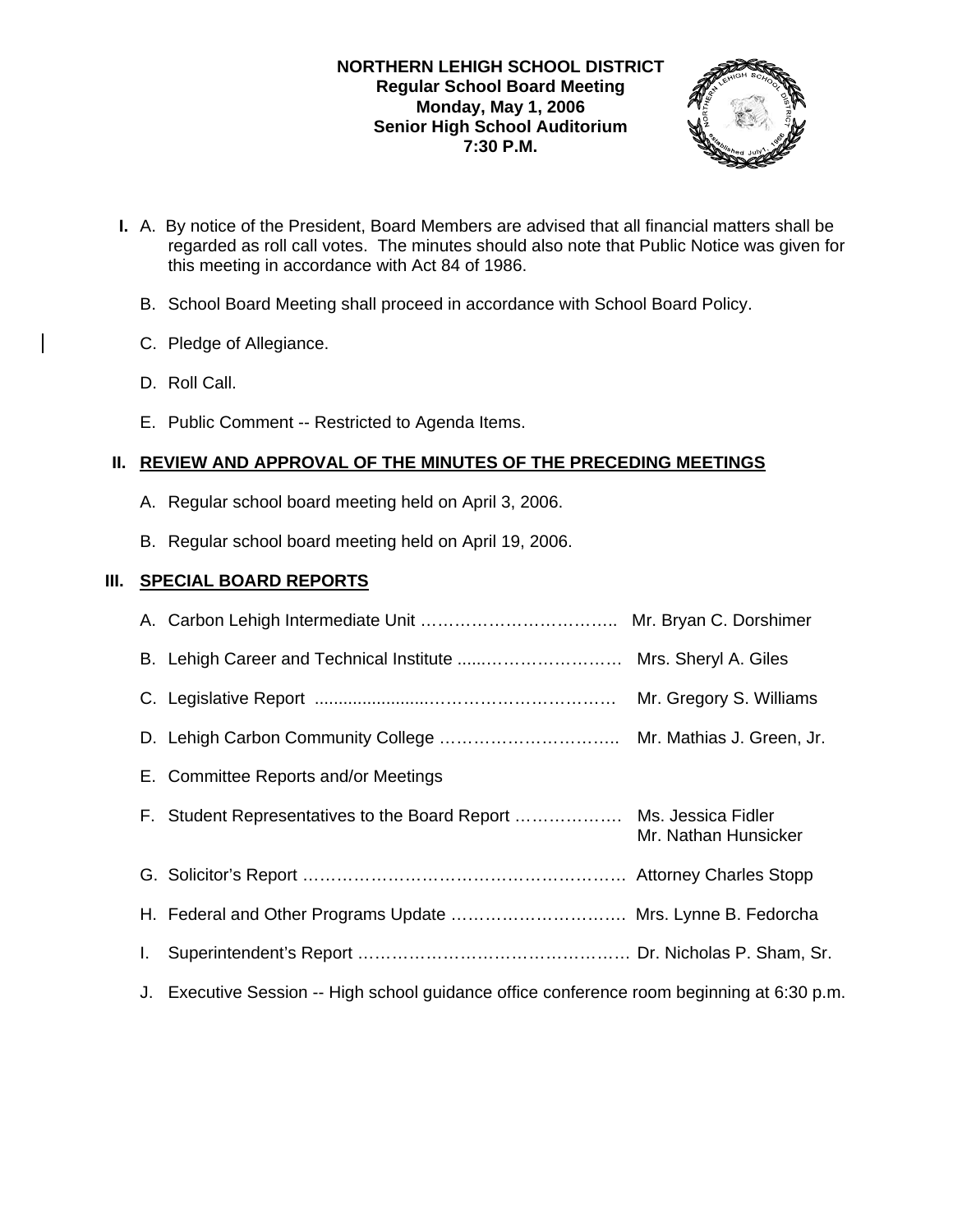### **IV. PERSONNEL**

### **V. CONFERENCES**

### **VI. POLICY**

- A. Approve a request from the Lehigh County Office of Children & Youth to allow an elementary student, residing with an aunt outside the district, to continue attending classes in our district for the remainder of the 2005-2006 school year.
- B. Board Policy Second Reading

Approve revisions to school board policy #606 – Finances – Tax Collection, as presented after second reading. **(Attachment #1)**

### **VII. CURRICULUM AND INSTRUCTION**

### **VIII. OLD BUSINESS**

### **IX. NEW BUSINESS**

# **X. FINANCIAL**

- A. Approve abatements/exonerations of per capita taxes, for the residents that fall within the guidelines, as listed in **attachment #2.**
- B. Approve the Arthurs Lestrange Cash Management Portfolio for the month of March 2006. **(Attachment #3)**

### **XI. LEGAL**

# **XII. CORRESPONDENCE**

#### **XIII.** I**NFORMATION**

- A. Minutes of the Carbon Lehigh Intermediate Unit 21 Board of Directors meeting held on March 20, 2006.
- B. Minutes of the Borough of Slatington Parks & Recreation Commission meetings held on March 20 and April 17, 2006.
- C. Minutes of the Lehigh Career and Technical Institute Joint Operating Committee meeting held on March 22, 2006 and the LCTI Director's Report for April 2006.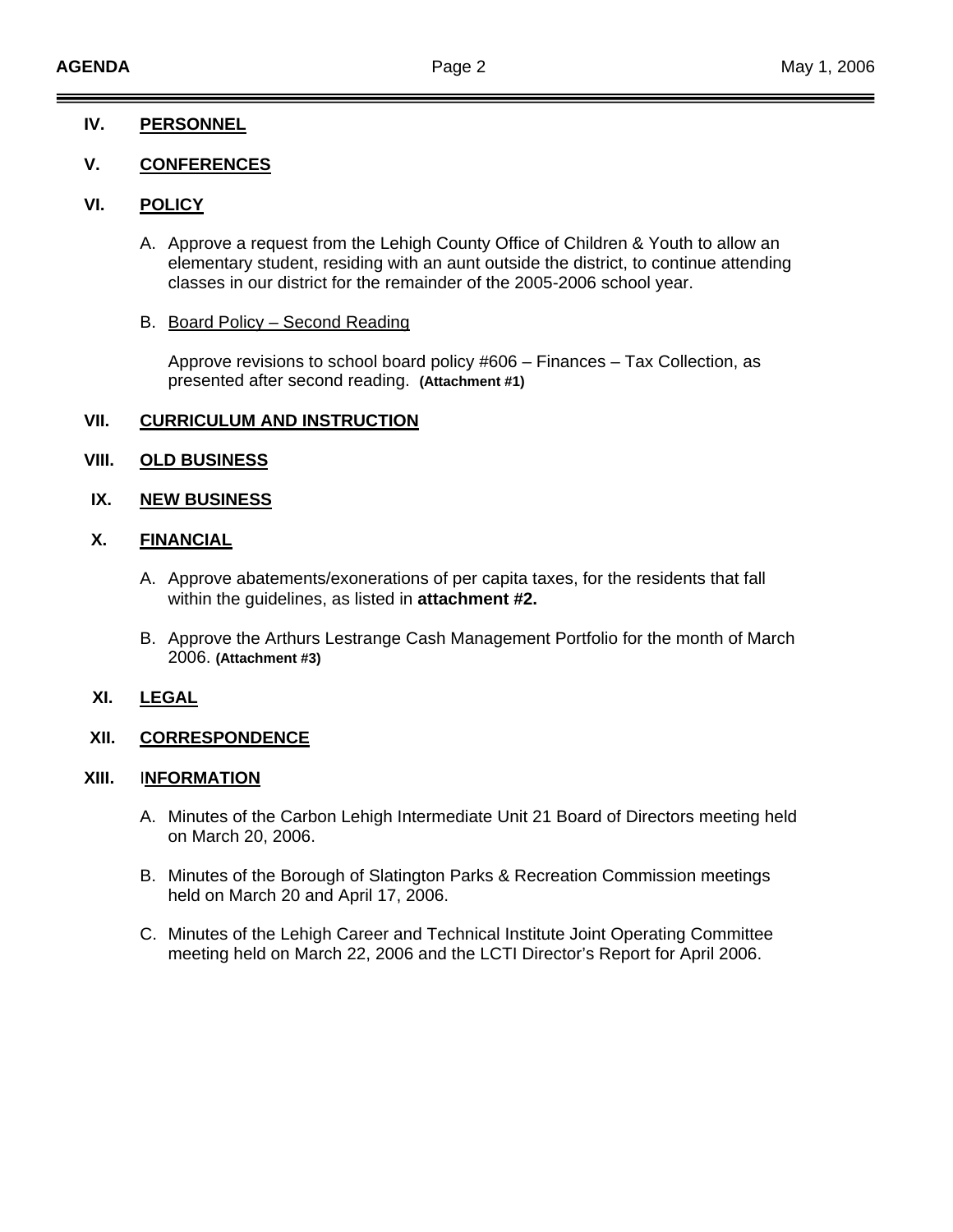### **XIV. BUDGET DISCUSSION**

### **XV. ADOPTION OF PRELIMINARY BUDGET FOR 2006-2007**

A. It is recommended that the Board of Education adopts the tentative general fund budget of the Northern Lehigh School District for the 2006-2007 school year in the amount of \$ 5 amount of \$ or \_\_\_\_\_\_% over last year's figures.

The preliminary budget is adopted with a \_\_\_\_\_ mill increase for Lehigh County and a mill increase for Northampton County.

- 1. Taxes under Act 511/Act 679 with no changes from 2005-2006:
	- a. A 1% Earned Income Tax shared equally with coterminous municipalities.
	- b. A Realty Transfer Tax shared equally with coterminous municipalities.
	- c. A \$10.00 Per Capita Tax (\$5.00 under Act 511 and \$5.00 under Section 679 of the School Code of 1949), taxable on residents age 18 and over.
	- d. A \$10.00 Emergency and Municipal Tax (formerly Occupation Privilege Tax) shared equally with coterminous municipalities.

#### B. **Legal Notice**

Authorize the Secretary to publish a Legal Advertisement notifying every resident or inhabitant within the territorial limits of the school district of Northern Lehigh attaining eighteen (18) years of age, and every resident or inhabitant in said school district to notify the proper Per Capita Tax Enumerator within twelve (12) months of his or her becoming a resident or inhabitant, in accordance with the School Laws of Pennsylvania, Section 680, as amended June 16, 1972, Act 138. The assessors to contact are as follows:

| <b>BOROUGH OF WALNUTPORT</b> | Kim Minjack – Borough Secretary<br><b>Walnutport Borough Building</b><br>417 Lincoln Avenue, Walnutport, PA 18088<br>610-767-1322 |
|------------------------------|-----------------------------------------------------------------------------------------------------------------------------------|
| <b>WASHINGTON TOWNSHIP</b>   | Diane Frantz - Township Secretary<br>Washington Township Municipal Building<br>PO Box 27, Slatedale, PA 18078<br>610-767-8108     |
| <b>BOROUGH OF SLATINGTON</b> | John Kasten - Borough Secretary<br>125 South Walnut Street<br>Slatington, PA 18080<br>610-767-2131                                |